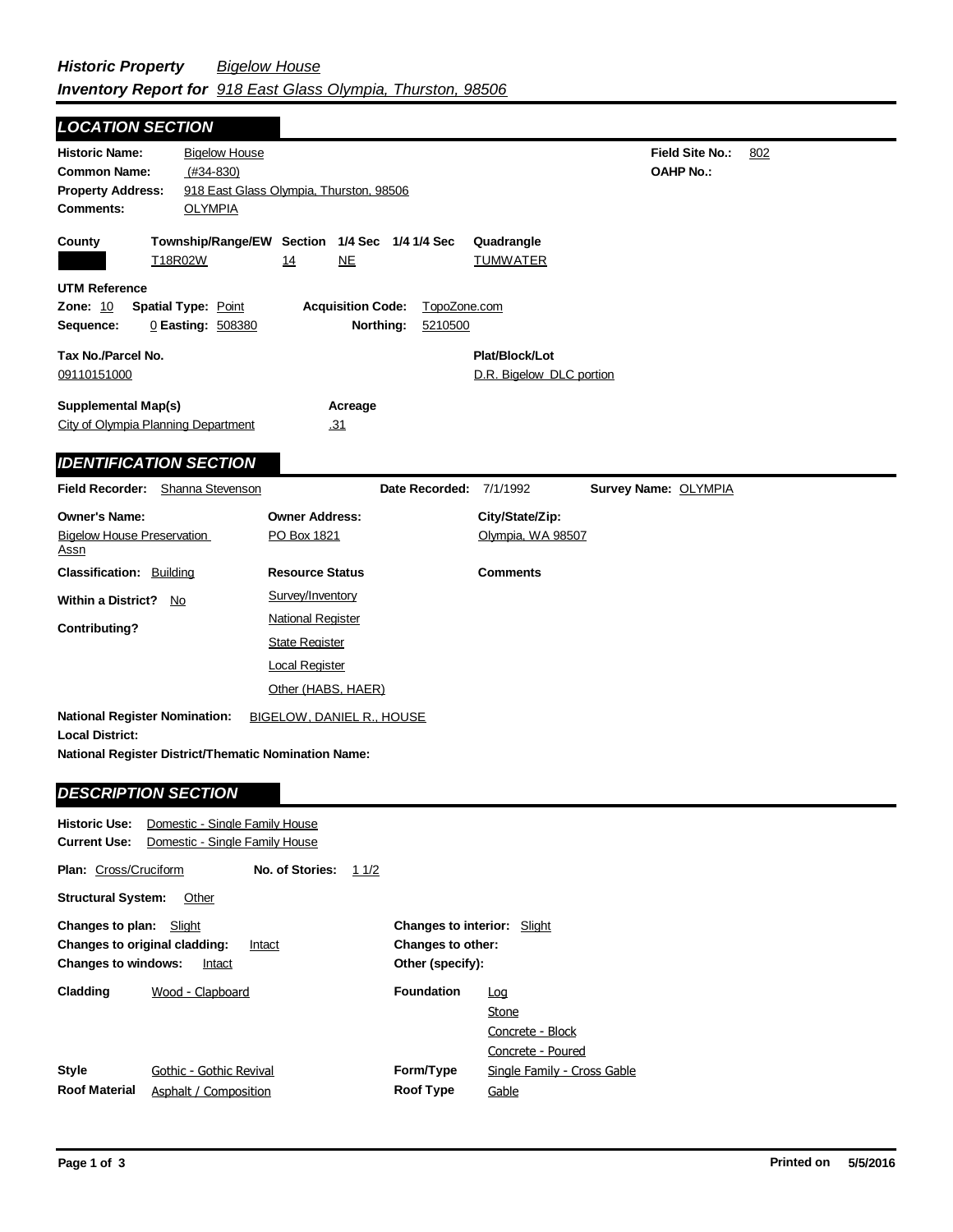## *NARRATIVE SECTION*

| <b>Study Unit</b><br>Other                                                      |                                | Date Of Construction: | 1860 |
|---------------------------------------------------------------------------------|--------------------------------|-----------------------|------|
| Architecture/Landscape Architecture                                             |                                | Architect:            |      |
| Other                                                                           | cultural maritime resources of | Builder:              |      |
|                                                                                 |                                | Engineer:             |      |
| Property appears to meet criteria for the National Register of Historic Places: | Yes                            |                       |      |

**Property is located in a historic district (National and/or local):** No

**Property potentially contributes to a historic district (National and/or local):**

*Statement of Significance* The significance of the Bigelow House rests on its architecture and, more importantly, on its association with Daniel R. Bigelow, pioneer lawyer and member of the first legislature of the territory of Washington. The considerable height of the house and its steep gables stand out impressively, and the grounds are still spacious by modern standards. When viewed from the south and west, the high gable ends and the remaining ornamentation are still strongly evocative of the past. Built by 1860, the Bigelow House is one of the oldest buildings remaining in Olympia. The Gothic Revival style, common at the time this house was built, declined soon afterwards in popularity, and this house is one of the few remaining examples of the Olympia area. Daniel Richardson Bigelow (1824-1905) was born in Belleville, New York in 1824. He attended Union College at Schenectady, New York, and graduated from Harvard Law School in 1849. After a short period of practicing law at Belleville, and in Indiana and Wisconsin he joined a wagon train and crossed the continent to Portland, Oregon, in 1850. The following year, he sailed the schooner "Exact" to Puget Sound, arriving at Smithfield (Olympia) on November 15, 1851, and built an office the same month. The young lawyer also took out a 350-acre donation land claim for a farm. Bigelow quickly became a leading citizen, not only of Olympia, but of the entire Pacific Northwest. In 1852 he was elected Treasurer of the newly-created County of Thurston and later served as Justice of the Peace, Auditor, and Prosecuting Attorney. He spent the summer of 1853 in Salem, Oregon as one of three commissioners who completely rewrote the laws of Oregon Territory. Their recommendations were accepted by the Legislative Assembly and enacted into law. This reflects the prestige Bigelow had already achieved by 1853 in legal and political affairs. His name frequently turns up in the records of the Oregon Archives Division. This source shows, for example, that Bigelow was a petitioner for matters related to the definition of the boundaries of Thurston County and the establishment of Olympia as county seat. They also document his role in George Bush affair. George Bush was the son of a black seaman from the British Indies and a white woman. To escape pre-Civil War racial bigotry in Missouri, Bush joined his neighbor, Michael Simmons, in migrating to the Northwest. The party arrived at the southern end of Puget Sound in 1845 and were the first Americans to permanently settle the area. Bush's farm prospered; he was generous to newcomers and became popular. However, the laws of Oregon Territory, of which the Puget Sound country was a part until 1853, forbade ownership of land to "persons of African descent", and this provision was used in an attempt to invalidate Bush's claim. Daniel R. Bigelow was a prominent defender of Bush's claim, and in the first legislature of the newly-created Washington territory, Bigelow, who represented Thurston County, presented a petition which asked the legislature to memorialize Congress to approve Bush's claim. The 1854 legislature approved, as did Congress. Bigelow thus played a key role in an important chapter of black history. Bigelow's public service as a legislator began in 1854 as a member of the upper house of the first legislature of Washington Territory. He served several additional terms and outlived all other members of the first legislature. In addition to his role in the Bush affair, Bigelow championed temperance and women's suffrage. He was among those responsible for women voting in Washington in 1884 and 1886. Bigelow was also keenly interested in education. He was elected Superintendent of the Olympia School District in November 1853 and was president of the Board of Trustees of the Puget Sound Wesleyan Institute. This institution began in 1856 as Puget Sound Institute and was reorganized in 1857. Although it soon ceased operations because of a lack of funds, it represented the beginnings of higher education in the Puget Sound region. Daniel Bigelow died in 1905 at the age of 81. Ann Elizabeth White, was just 14 when her family came west from Wisconsin in 1851. Her father made the journey first, to see if Oregon Territory would improve his health. After deciding the place agreed with him, he wrote to his wife and told her to follow with their five children. She did, bringing the whole family safely through a a grueling tip of illness, exhaustion, and storms. The White family settled near Portland, but soon were flooded out. They moved north to land on the Chehalis River, but were flooded out again. Finally they settled about 12 miles east of Olympia, on Chambers Prairie. By the time she was 17, Ann Elizabeth was teaching school in a private house near the Nisqually River. As she later summed up the experience, "I taught the three Rs with no frills." In 1854, a few months before turning 18, she married Daniel Bigelow and moved with him to his land claim. Together they raised eight children in the big white house they built overlooking Puget Sound. Mrs. Bigelow was an accomplished horsewoman (although, in later life, she was also very fond of motor cars) and an ardent gardener. She died in 1926. In 1994 the Bigelow House was purchased from the Bigelow family by the private, non- profit Bigelow House Preservation Association. Daniel Sylvester Bigelow (grandson of the first Bigelows) and his wife Mary Ann, retain a life estate in the property and continue to live in the house while the first floor is open to the public. The house was restored in 1995 as closely as possible to the way it looked in the days of Washington Territory, complete with many of the original furnishings. *Description of Physical Appearance* The Daniel R. Bigelow house is located on the east side of Budd Inlet, an arm of Puget Sound. The terrain slopes gently down to the water's edge. The other houses in the neighborhood vary in age from turn-of-the-century to recent, and most are modest with small yards. Compared to the surrounding buildings, the Bigelow House is striking for its large size and the spacious grounds around it. The address of the house is on Glass Street, a narrow lane which meets the banks of Budd Inlet about four hundred feet to the west. Enclosed by an ornate iron fence, the yard is notable for its sweeping lawn and two huge holly trees between the house and Glass Street. The Bigelow House has a cruciform floorplan, with the longer axis, which is paralled to Glass Street, running east and west. Two stories in height, the house has a steeply pitched roof with strong gable ends on all facades. The siding is narrow clapboards. Fenestration is generally six-over-six double hung windows flanked by shutters. There are three porches on the west facade, each with an entrance. Above the central porch is a large balcony with a lancet arch over the paneglass door. This element and the decorative work on the eaves identify the style of the Bigelow House as Gothic Revival. There is another porch and entrance on the north facade. One highly unusual

> architectural element is the foundation. The house rests on a "raft" of cedar logs. This feature, which is hidden by skirting, was discovered by the owner when plumbing repairs were made. The logs rest on bare earth with no apparent deterioration in the 125 year